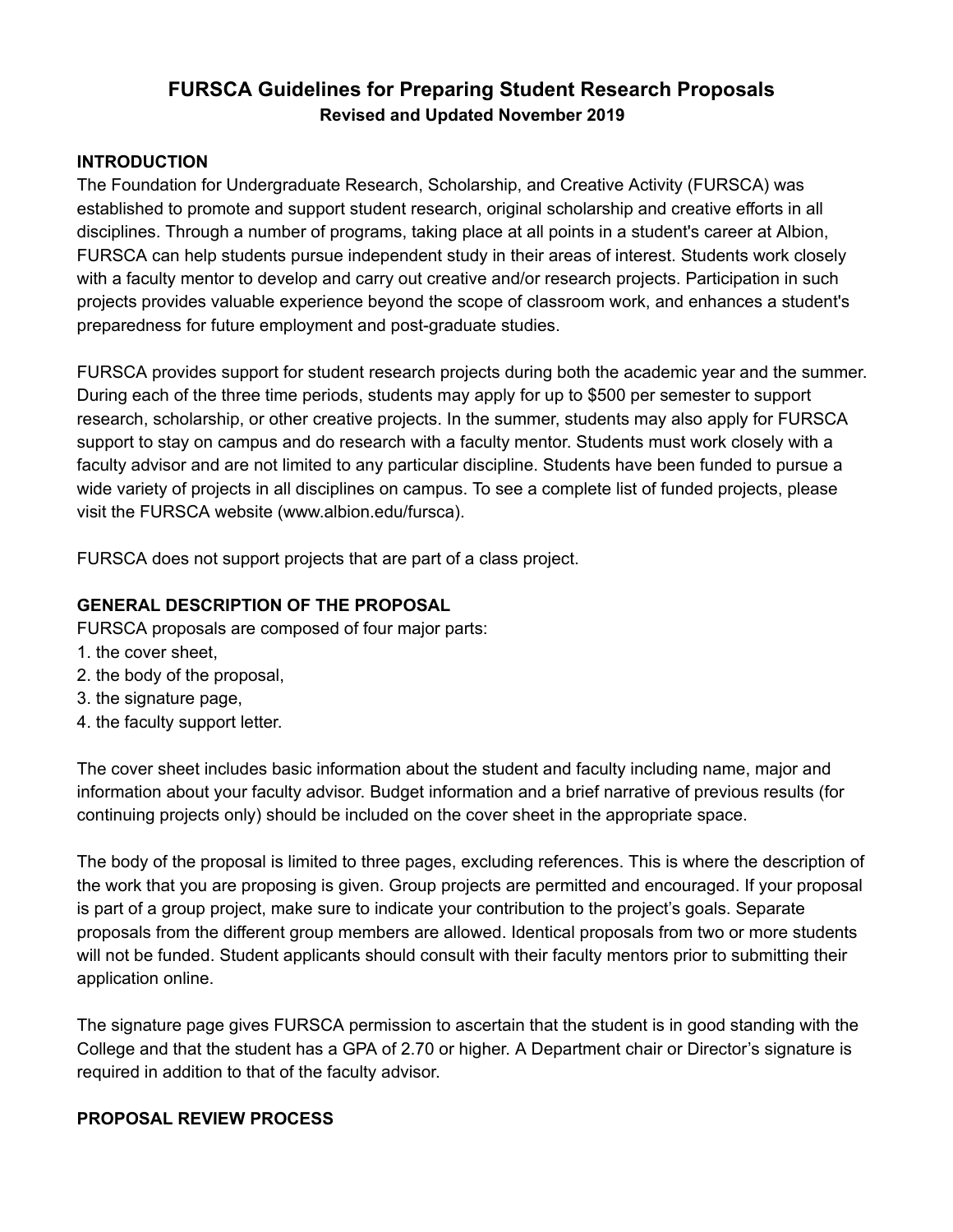After a proposal has been submitted, it is then reviewed by the FURSCA committee. The FURSCA committee is composed of faculty from all divisions (generally two from each division), a representative of the library, the Director of the Prentiss M. Brown Honors Program and two student members. The current committee makeup can be found on the FURSCA website (www.albion.edu/fursca).

As part of the application process for the summer program, students are often asked to submit a revised proposal for further review. Often the committee members have questions about the proposed work and would like to see information clarified or explained further. Commonly students are asked to revise either the budget or the timeline (see below for further information). Revised proposals are generally not accepted during the semester proposal process.

Once a final decision on the proposal has been made, students will be contacted. This process generally takes 1-2 weeks for a semester proposal and between 3-6 weeks for the summer program.

### **ELIGIBILITY**

All students in good academic and social standing and with a minimum 2.70 GPA are eligible for funding through FURSCA. Students who are not in good standing will not be funded. Before funding is announced, a student's academic and social standing will be checked with the registrar and the Dean's office, respectively.

### **DETAILED INFORMATION ABOUT THE PROPOSAL**

#### **COVER SHEET**

A copy of the cover sheet is included at the end of these instructions. A .doc file is also available on the FURSCA website (www.albion.edu/fursca). When filling out the form, please make sure that the cover sheet stays at one page.

**Abstract**. Please provide a short (200 words or less) abstract that describes the work that you are proposing in layman's terms. The abstract should be understandable by a general audience. The abstract will be placed on the FURSCA website and could be used in presentations or recruiting activities.

**Human Participants or Animal Subjects**. If a project requires human participants, it must be approved by the Institutional Review Board (IRB). If you are using animal subjects, you must go through the Institutional Animal Care and Use Committee (IACUC). FURSCA funding of the project will not be given without IRB/IACUC approval. If a project already has IRB/IACUC approval, please provide a copy of the approval email from the IRB/IACUC to the Coordinator, or attach a copy to the end of your proposal. When submitting a summer proposal, you should submit your proposal to the IRB or IACUC (if needed) **at the same time.**

**Budget Information**. Awards are limited to \$500 per semester for a research project conducted during the school year and \$500 to support summer research conducted at Albion College or with an Albion College faculty or staff member. Funds can be used to pay for supplies, printing costs, subject incentives, software, books, or other costs associated with the completion of the project. This award may be used for travel expenses related to the collection of data for the student project. For semester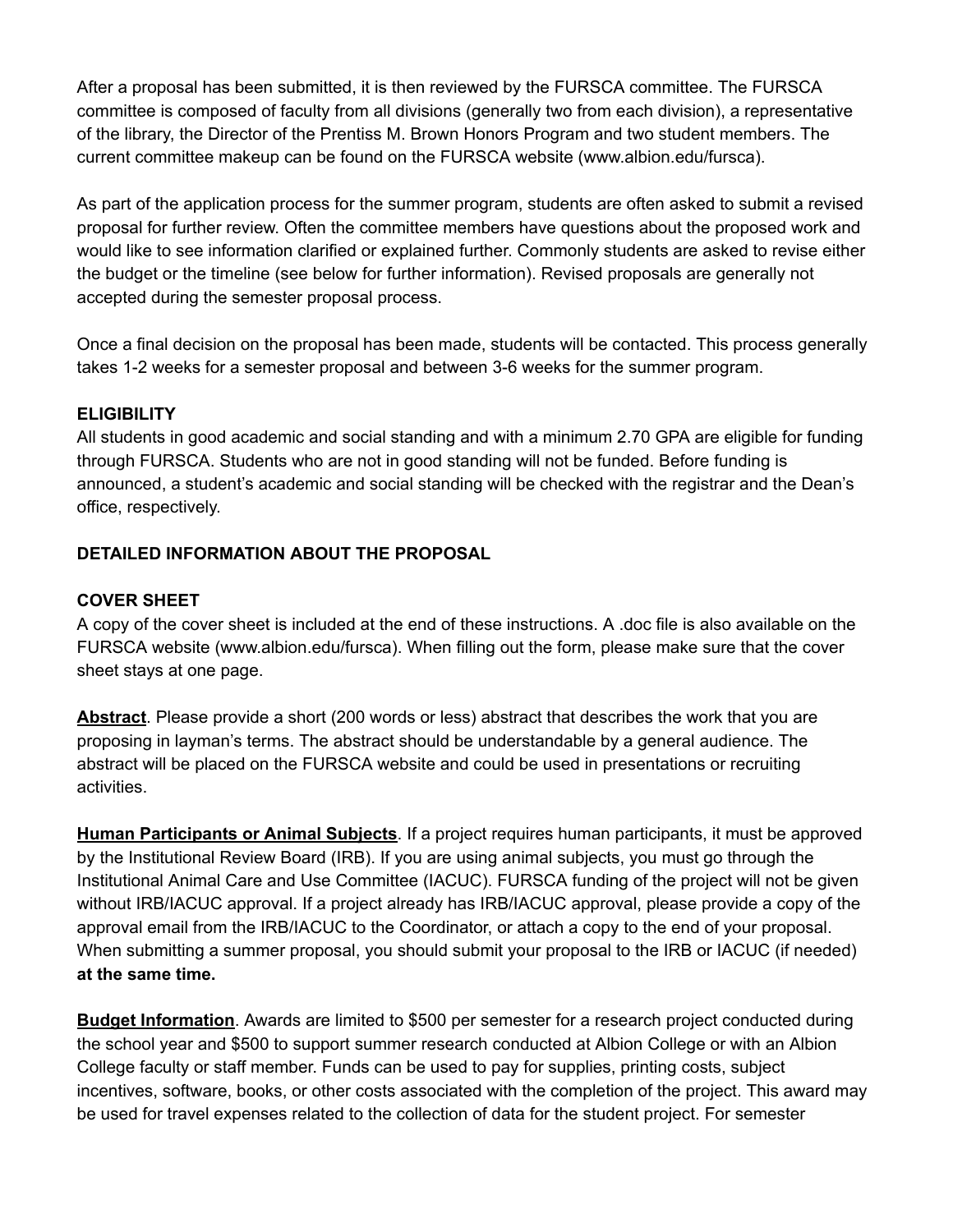research grants, student wages are not eligible expenses. If you have any questions about whether or not an item is eligible for funding through FURSCA, please contact either the Director or the Coordinator of FURSCA.

If books, DVDs, and/or journals are needed for a project, please make sure to check the library catalogue for these items before requesting them. Items that are needed for short term should be borrowed through the Interlibrary Loan (ILL) system. Help using the ILL system can be obtained through the library. If books, DVDs or journals are purchased for completion of a student's research project, they become the property of the Albion College Library. They will be purchased by the Coordinator and then entered into the library catalogue. They will then be checked out to the student. Failure to return these materials to the library will result in a hold being placed on a student's diploma and/or transcript.

If money is being requested for travel needed in the course of the research project, reimbursement will be done in the form of mileage, not gas money. In order for this reimbursement to be available for travel expense, the travel must be approved in advance by the FURSCA committee. The actual number of miles to and from your destination must be recorded on the approved expense form and a mileage log form (located on the FURSCA website) or proof of mileage to destination (mapquest, google maps, etc.) must be attached to the standard reimbursement form. Please check with your faculty sponsor or the Coordinator to determine the current reimbursement rate.

For example, in the second half of 2014, the mileage reimbursement was \$0.565/mile. If your research trip is 50 miles each way, then the total mileage is 100 miles (2x50 miles). You would request a budget of \$56.50 for this trip (\$0.565/mile x 100 miles). If you have questions regarding whether or not a trip is eligible for reimbursement, please contact the FURSCA Coordinator or Director.

### **BODY OF THE PROPOSAL**

It is expected that the proposal is the work of the student. However, students should meet with faculty sponsors well in advance of the deadline to review the proposal. Proposals that have not been reviewed or read by faculty sponsors may not be funded.

The body of proposal has a three-page limit, not including references or timeline (summer only). While we understand that scholarship in different areas can be unique and varied, all proposals should answer the following questions:

- 1. What is the goal of the project and why is achieving this goal important?
- 2. How does this project fit into work that has already been done by you or/and others?
- 3. What is the strategy for completing this project?
- 4. What do you wish to gain from this experience?
- 5. What is the timeframe for completing this project?

In some proposals, this information might be given by using the following format:

- a. Proposed Work
- b. Introduction/Background
- c. Methodology
- d. Outcomes
- e. Timeline (summer only)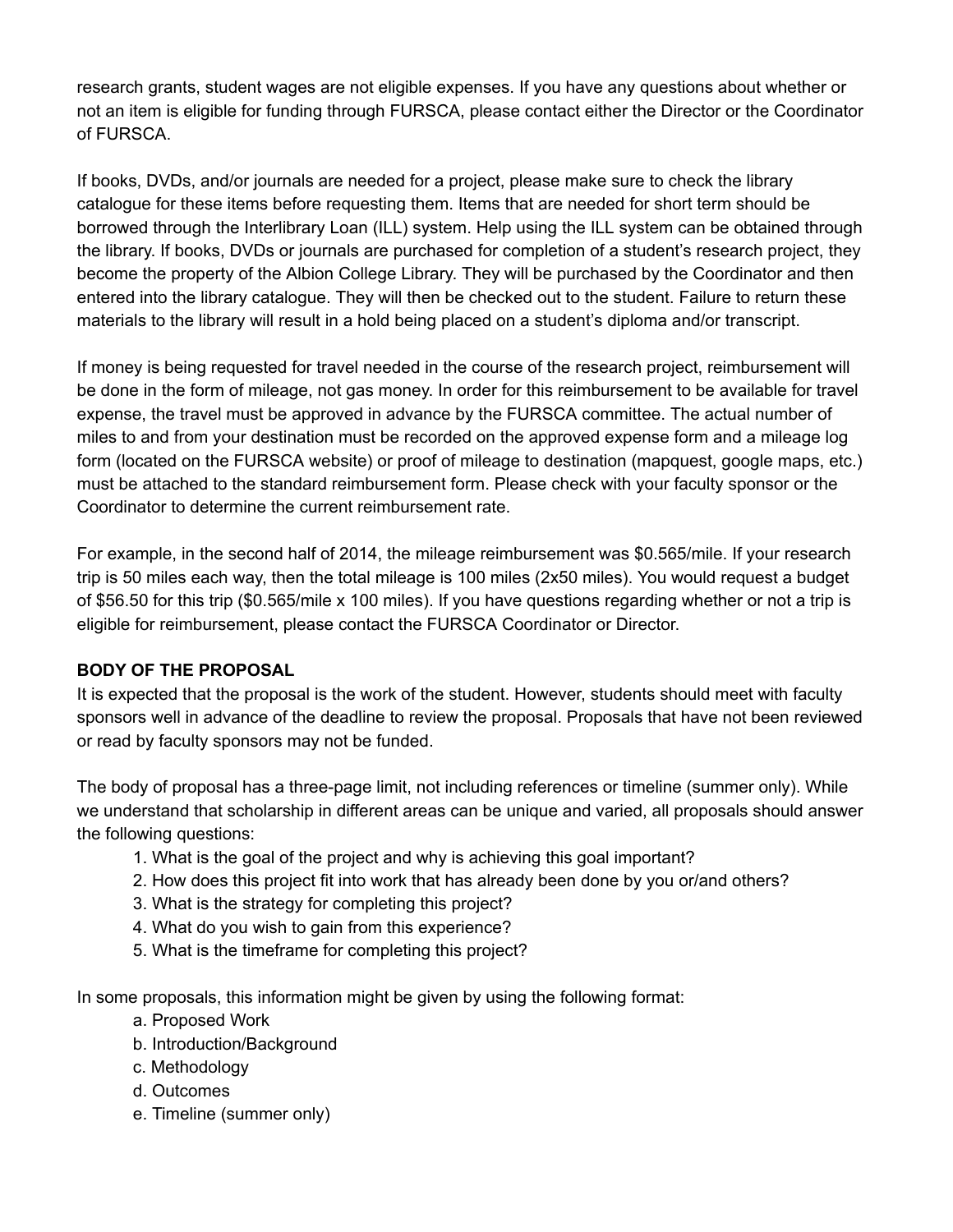#### f. References/Endnotes/Cited Work

The FURSCA committee understands that the sections listed above may not be relevant to your discipline and the information in your proposal is not required to be in the order listed above. Whatever format you use for your proposal, please make sure all of the requested information is supplied, all questions are answered and that this information is easily identified.

*Proposed Work or Goal*: This section should answer the question "What is the goal of the project?" Many proposals can present this information in one or two paragraphs.

*Introduction/Background or Why?*: This section should explain the rationale for your project and describe any preliminary preparations you have made before undertaking the project. You should briefly summarize any work you, previous students or your advisor has already done related to the proposed project (such as a directed study on the topic, library research, etc.), any planning you have done to lay the groundwork for your project, or explain briefly what led you to want to undertake this project. You might also include information about discussions you may have had with your advisor about the project, and describe why you think your project is important and interesting.

The committee is composed of faculty and students from all disciplines. The introduction should be written so a layperson understands the context of the work you are proposing to do. If an introduction is too technical, you might be asked for clarifications about the project.

*Methodology or How am I going to get there?*: In this section, you should describe in general terms what you propose to do. The committee is interested in seeing a methodology (if appropriate) or an outline of the proposed work. How are you going to complete the aims of the project? References to known methodologies are appropriate in this section. We are not looking for you to copy what has been done in the previous literature, but instead to describe the basic outline. Discussions with your advisor may be helpful to make sure that your project is well designed.

If a literature review is part of the proposed project, it would be appropriate to include a tentative reading list. This list is meant to help guide the research project and make sure that all of the sources are available through the library or easily accessible from other sources.

\*\* NOTE \*\* All research that involves the use of human research participants (e.g., interviews, experiments, questionnaires) MUST receive approval from the college's Institutional Review Board (IRB). Research that involves the use of animals must receive prior approval from the college's IACUC panel. Please see the FURSCA website for links to the appropriate committee's website. If a project requires IRB approval, funding will not be released until IRB approval has been forwarded to the FURSCA committee.

*Proposed Outcomes or What do you wish to gain from this project?* You should clearly state what the outcomes of the project are. These outcome should be unique to your project, and will be determined by you and your faculty mentor. If there is a specific way in which the "success" of your project will be measured, you should indicate this as well. Try to be realistic and specific with goals, taking into account the time frame of the study.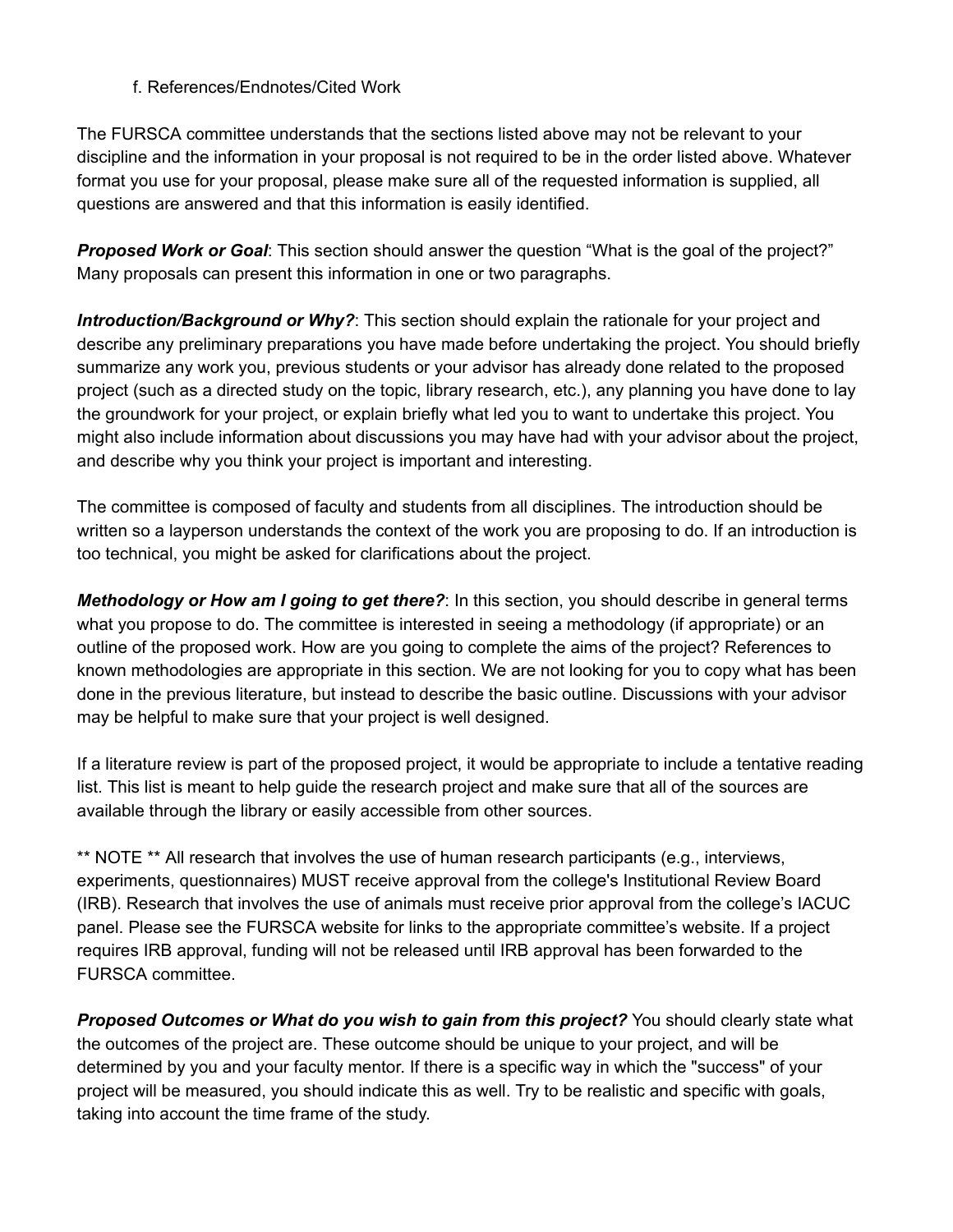While we do not require you to write a thesis, we encourage students to present the results of their work in a variety of venues. Presentation of your work at the next convenient Elkin Isaac Symposium **IS REQUIRED**, and you should indicate your willingness to present at the Elkin Isaac Symposium in your proposal.

*Timeframe or Timeline*: In the summer research proposals, a timeline that outlines your short terms goals and the approximate time needed to reach them should be included. For most projects, a week to week timeline is preferable. Two weeks is about the smallest amount of time that you should include in your timeline. You should present a feasible plan to convince the FURSCA advisory committee that you know how to go about getting research/project results.

The timeline is not included in the three page limit.

*References or Citations*: References or citations should be in the style that is appropriate to your discipline. For example, chemistry students should use ACS guidelines, while psychology students should use APA style. Students in the Fine Arts and Humanities should use MLA style. If you are in doubt, please ask your faculty advisor or the Director of FURSCA for help.

The body of the proposal, excluding references and timeline (summer only), should be no longer than three pages. Font size should be 10 pt or greater.

Copies of successful proposals that have been funded through FURSCA in the past are available on the FURSCA website or through the FURSCA office. Please make sure to adhere to the guidelines laid out in this document when you are preparing your proposal.

### **SIGNATURE PAGE**

A copy of the signature page is included at the end of this document. The signature page gives FURSCA permission to ascertain that the student is in good standing with the College. Students who are not in good standing are not eligible for FURSCA funding.

By signing the signature page, the faculty sponsor agrees that they have read the proposal and that they are willing to work with the student on this project.

The student must give the your faculty sponsor and the chairperson or director of the Department, Center or Institute that is most closely related to the project a copy of the proposal a week or more in advance for review. Contact these people well ahead of the FURSCA deadline so you can find out when they would like to see the proposal. The collection of this signature indicates that the student's proposed project meets previously established standards for scholarship in the particular field.

## **A paper copy of the signature page must be delivered to the Assistant FURSCA Director, Renee Kreger in the Observatory by the faculty deadline.**

### **SUBMITTING THE PROPOSAL**

Once your have your proposal complete, you must submit your application via the online portal.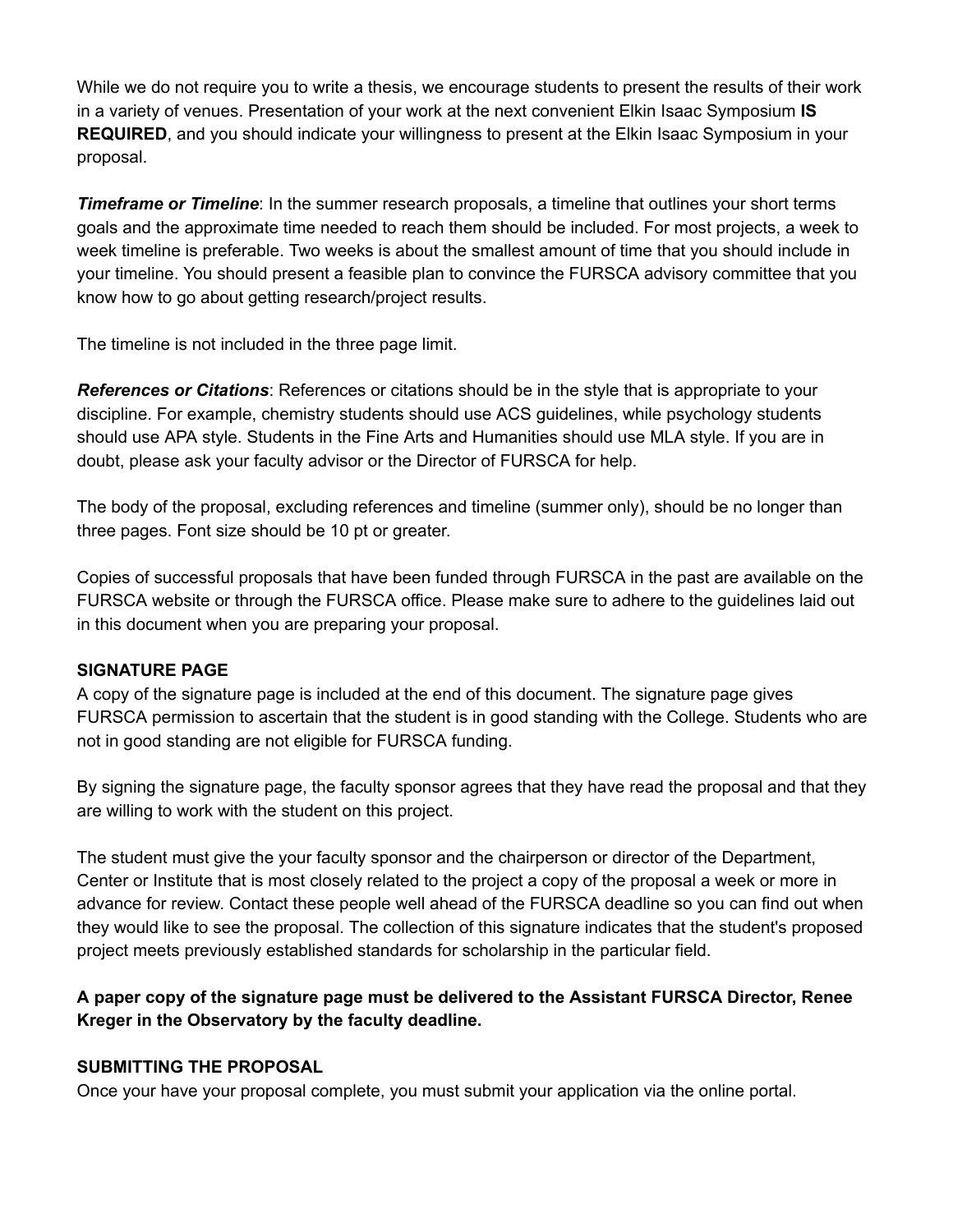For semester proposals, the submission link is found in FURSCA Moodle site (courses.albion.edu). You will have to self-enrol yourself in this course. Please see the FURSCA webpage for the instructions on how to access the site.

Summer proposals are accessed at www.albion.edu/fursca.

Your application is not considered complete until the signature page has been received by the Assistant Director. Note that the deadline for the signature page is the same as the Faculty Deadline. Late proposals WILL NOT be considered for funding.

#### CONTACT INFORMATION

Director - Dr. Vanessa McCaffrey Putnam 362 (517) 629-0622 vmccaffrey@albion.edu

Assistant Director – Renee Kreger Old Observatory #204 517-629-0614 rkreger@albion.edu